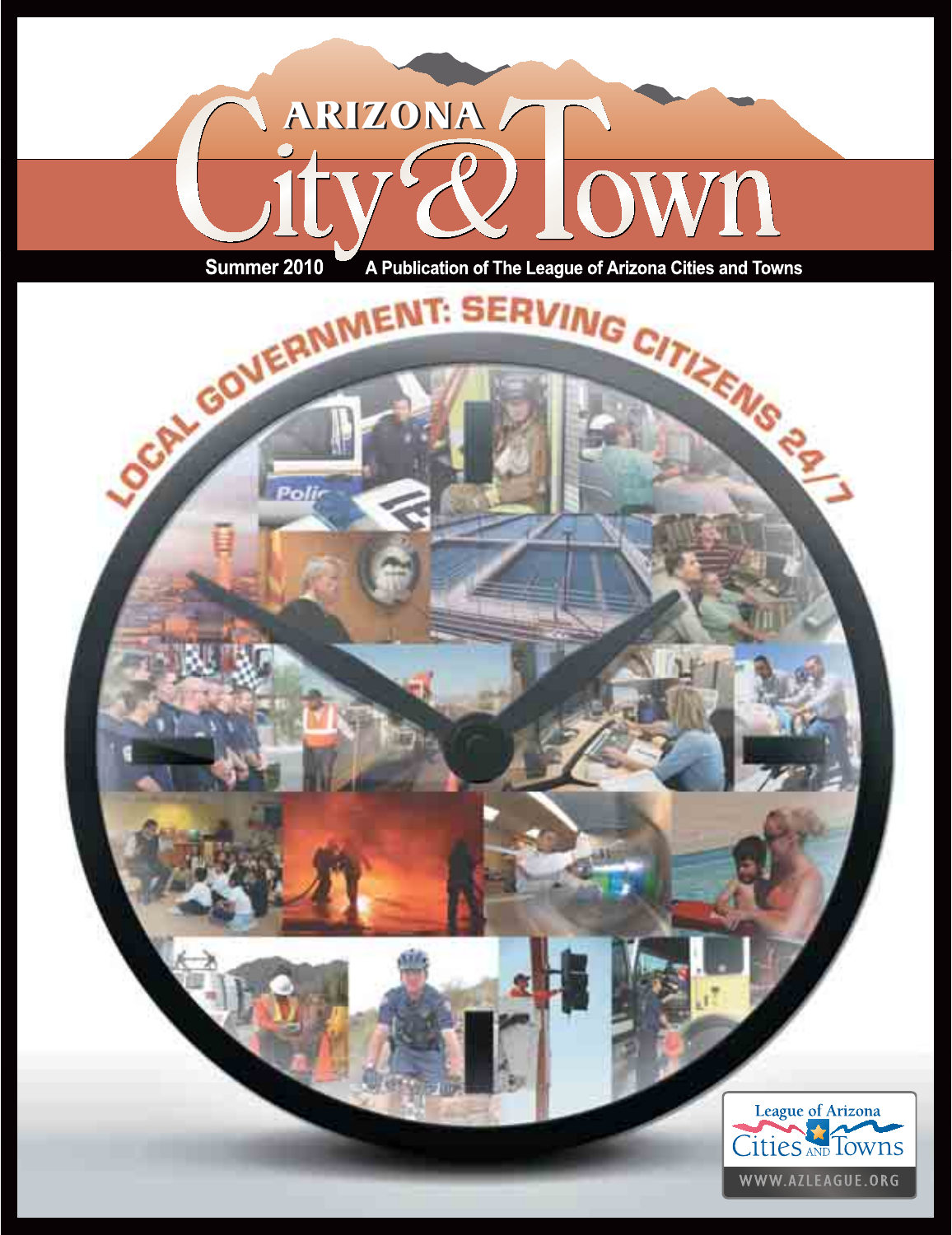



A Tradition

of Excellence

and town attorneys.

 *Elections • Open Meeting Law • Code Revisions Zoning • Public Records • Construction Personnel and Personnel Policies • Conflicts Cell Tower Siting • Water, Sewer, Power Cable TV • Sales Tax Collection FACTAct Compliance* 

Assisting Arizona's city<br>and town attorneys.<br>Also and town attorneys.

*Contact Susan Goodwin (602) 393-1700 sgoodwin@cgsuslaw.com*

*501 East Thomas Road, Phoenix, Arizona 85012*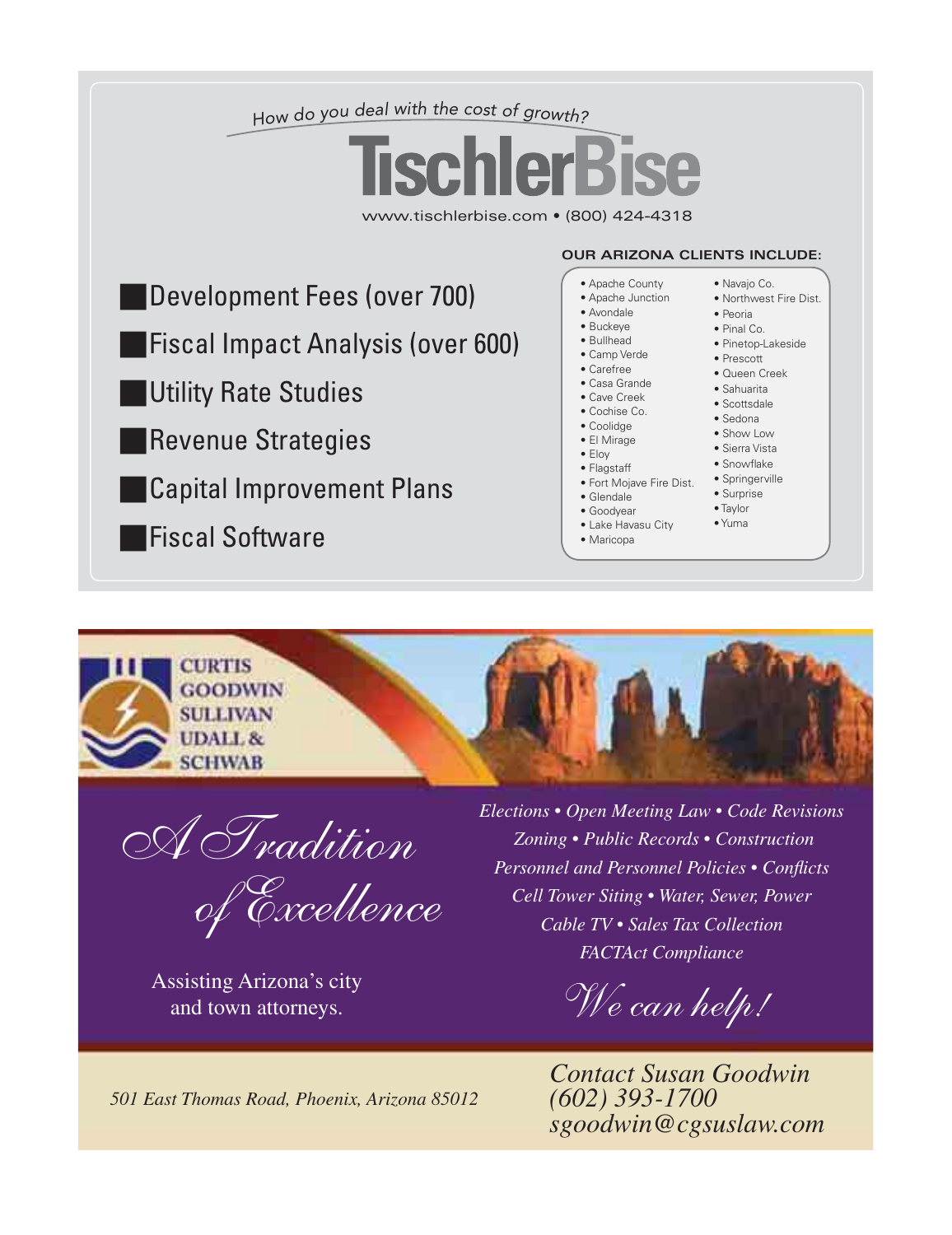### **Our insight. Your empowerment.**

No one understands the public sector like Tyler. Our software solutions do more than meet your needs. They anticipate them. That's why Tyler continues to be the largest software provider dedicated solely to the public sector. Little wonder that more and more state, county and local governments look to Tyler for their needs. To find out how our insight can empower you, visit us at tylertech.com or email us at info@tylertech.com.



Empowering people who serve the public<sup>™</sup>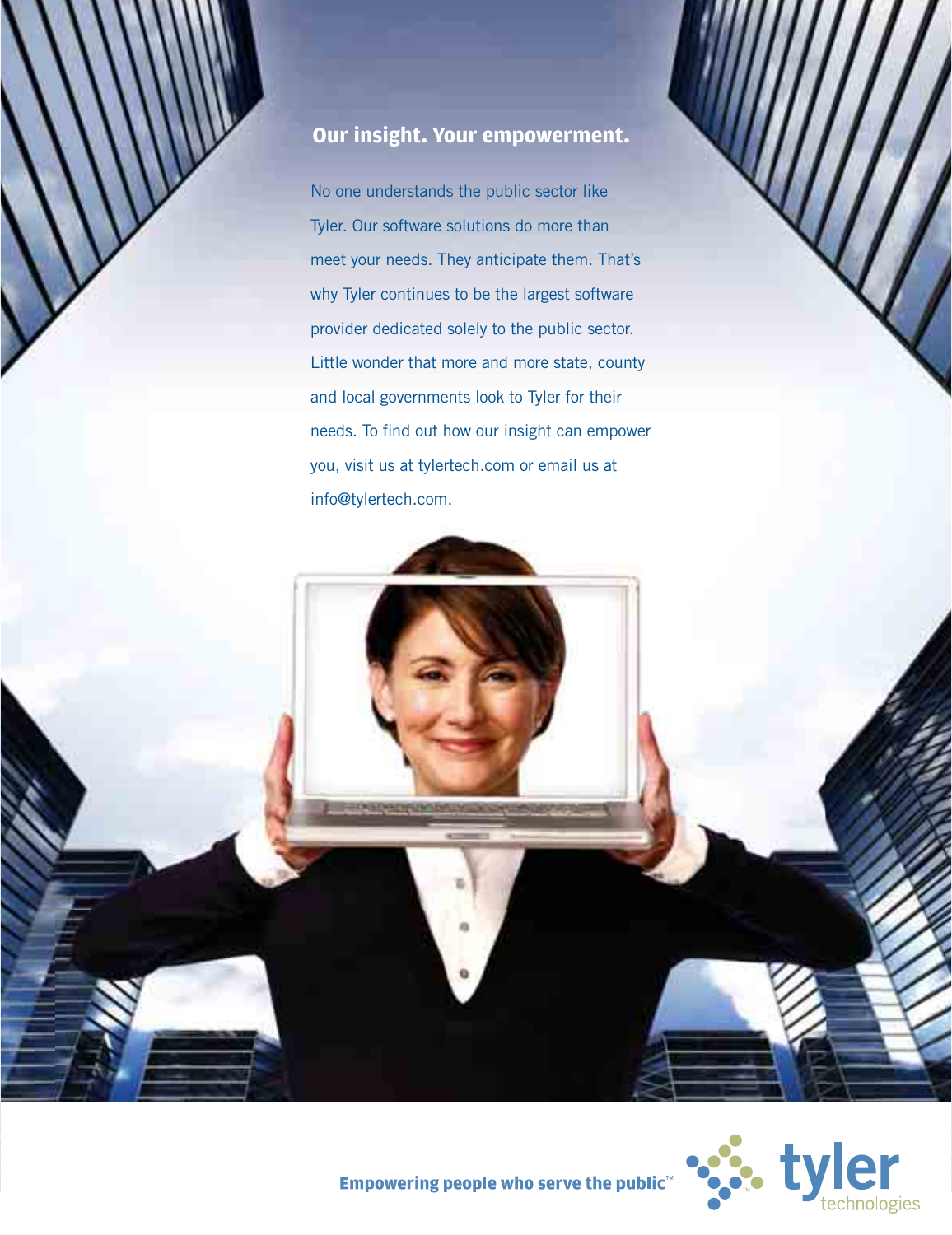

1215 W. Rio Salado Parkway, Suite 109 Tempe, Arizona 85281 1-888-522-7772 www.compensationconsulting.com Locations in various major cities



Water Brought to you by Central Arizona Project ContratArizonaProject.com

469576\_CAP.indd 1 4/22/10 6:30:07 PM

# **E**<br>PFM<br>Asset Management LLC

377141\_Public.indd 1 4/2/08 12:30:41 PM

**Providing Investment Management Services to the Public Sector for Over 28 Years**

- \$37 billion of Public Sector Assets under Management
- Individual Portfolio Management for General Funds and Bond Proceeds

**For additional information contact:**

**Lauren Brant** Managing Director

**Craig Clifford, CPA** Senior Managing Consultant

2375 E. Camelback Road Suite 5118 Phoenix, AZ 85016 (602) 387-5187



### Arizona's Choice for Bond Counsel

With more than 100 years of collective experience, Squire Sanders has been Arizona's top choice for public finance law fo r over 30 years. For ten years straight, we have been ranked No.1 in dollar volume as bond counsel in Arizona. That's because we offer creative, value-added legal services that get results in the public finance arena.

**Squire, Sanders & Dempsey L.L.P.** 1 East Washington St., Suite 2700 Phoenix, Arizona 85004-2556 +1.602.528.4000

www.ssd.com

## 4 Arizona City & Town and 1  $\sim$  4  $\sim$  4  $\sim$  4  $\sim$  4  $\sim$  4  $\sim$  50 $\sim$  50 $\sim$  50 $\sim$  50 $\sim$  50 $\sim$  50 $\sim$  50 $\sim$  50 $\sim$  50 $\sim$  50 $\sim$  50 $\sim$  50 $\sim$  50 $\sim$  50 $\sim$  50 $\sim$  50 $\sim$  50 $\sim$  50 $\sim$  50 $\sim$  50 $\sim$  50 $\sim$  50 $\sim$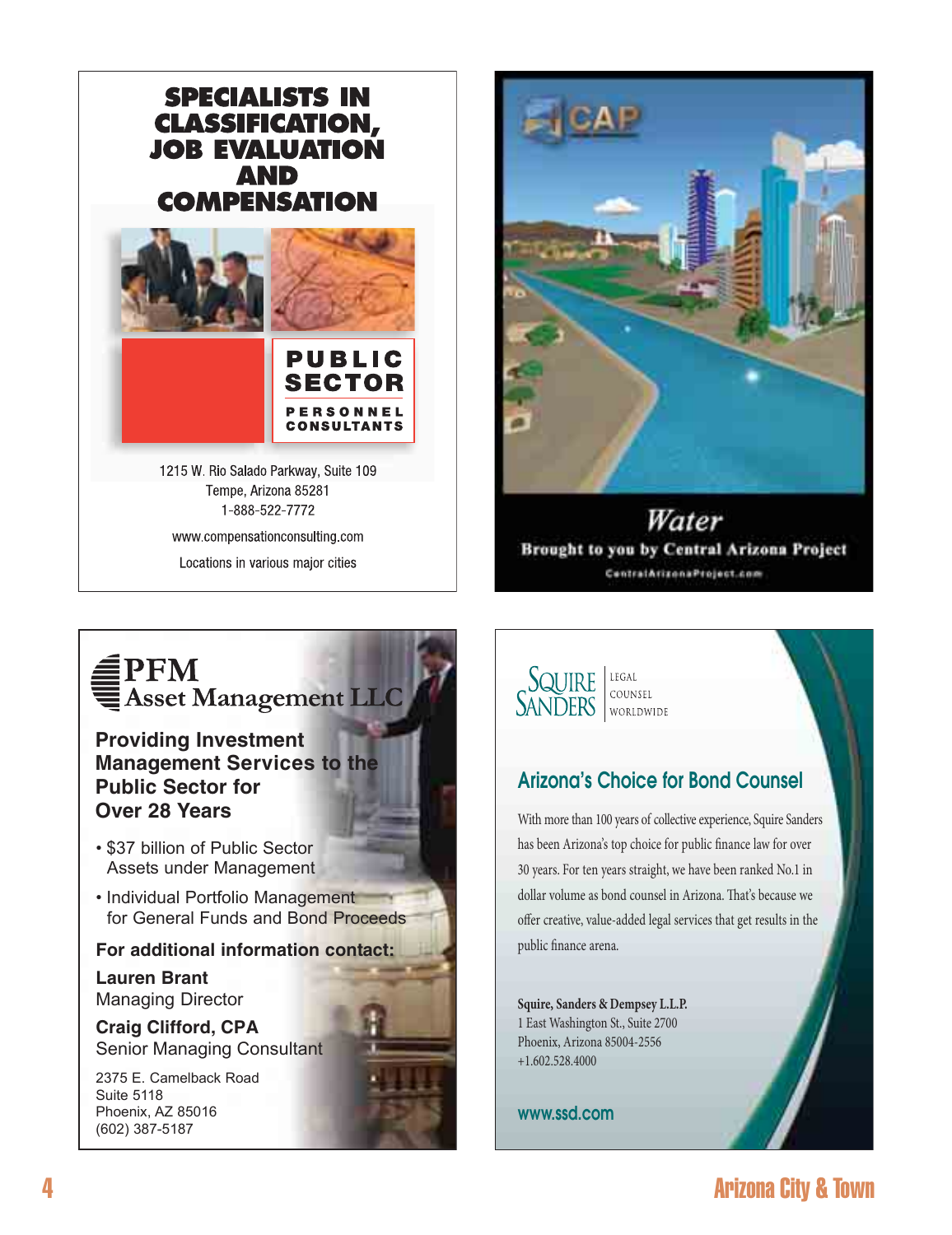

Published for the

#### League of Arizona Cities and Towns 1820 West Washington Street Phoenix, AZ 85007 Phone: (602) 258-5786 Fax: (602) 253-3874

#### Web: www.azleague.org EXECUTIVE COMMITTEE

President: Boyd Dunn, Mayor, Chandler Vice President: Robert E. Walkup,

Mayor, Tucson

#### COMMITTEE MEMBERS Marie Lopez Rogers, Mayor, Avondale Doug Von Gausig, Mayor, Clarkdale Gilbert Lopez, Councilmember, Coolidge Byron Jackson, Mayor, Eloy Elaine M. Scruggs, Mayor, Glendale Fernando Shipley, Mayor, Globe Jim Cavanaugh, Mayor, Goodyear Mark Nexsen, Mayor, Lake Havasu City Thomas L. Schoaf, Mayor, Litchfield Park Scott Smith, Mayor, Mesa Paul Loomis, Mayor, Oro Valley Kenny Evans, Mayor, Payson Bob Barrett, Mayor, Peoria Claude Mattox, Councilmember, Phoenix Harvey Skoog, Mayor, Prescott Valley Lynne Skelton, Mayor, Sahuarita W.J. "Jim" Lane, Mayor, Scottsdale Rob Adams, Mayor, Sedona Gerry Whipple, Councilmember, Show Low Robert Strain, Mayor, Sierra Vista Mark Mitchell, Councilmember, Tempe Bob Rivera, Mayor, Thatcher

LEAGUE STAFF Executive Director: Ken Strobeck Communication & Education Director: Matt Lore Editor: Mary Vinzant Design and Layout: Jordan Sinek and Randle Kuehner

Published by

#### <u>Anaylor</u>

Naylor, LLC 5950 NW First Place Gainesville, FL 32607 Phone: (800) 369-6220 Fax: (352) 331-3525 Web: www.naylor.com

Publisher: Tracy Tompkins Naylor Editor: Suzy Richardson Publication Director: Niki O'Brien Sales Admin: Marbella Sifontes-Ospino Account Representatives: Andrew Stride, Aynsley Nicole, Brian Sparks, Cherie Worley, Debbi Brown, Howard Brody, Jason Ruppert, Jim Dielschneider, Krys D'Antonio, Norbert Musial, Vicki Sherman Design and Layout: Emma Law Advertising Art: Reanne Dawson

©2010 Naylor, LLC. All rights reserved. The contents of this publication may not be reproduced by any means, in whole or in part, without the prior written consent of the publisher.

Published June 2010/LAZ-B0210/8641

### www.azleague.org

**ARIZONA** 

**Summer 2010 A Publication of The League of Arizona Cities and Towns**

## **Departments**

**6 Message from the President**

**7 Message from the Executive Director**

 **8 Legal Corner** *Social Media and Arizona Municipalities*

**State Department Update** *The Arizona Lottery*

**15 City/Town Feature** *Glendale Celebrates Centennial: Creative Marketing for a Successful Campaign in Tight Budget Times*

**Index of Advertisers/ Advertisers.com**

## Feature

**10 A Day in the Life of a Municipal Employee**

**10**

**10**



Images used in cover art are courtesy of: City of Avondale, City of Chandler, City of Glendale, City of Goodyear, City of Peoria, City of Phoenix Aviation Department, Phoenix Fire Department, Phoenix Police Department, Phoenix Public Library, Phoenix Water Services, City of San Luis, City of Scottsdale and Scottsdale Fire Department.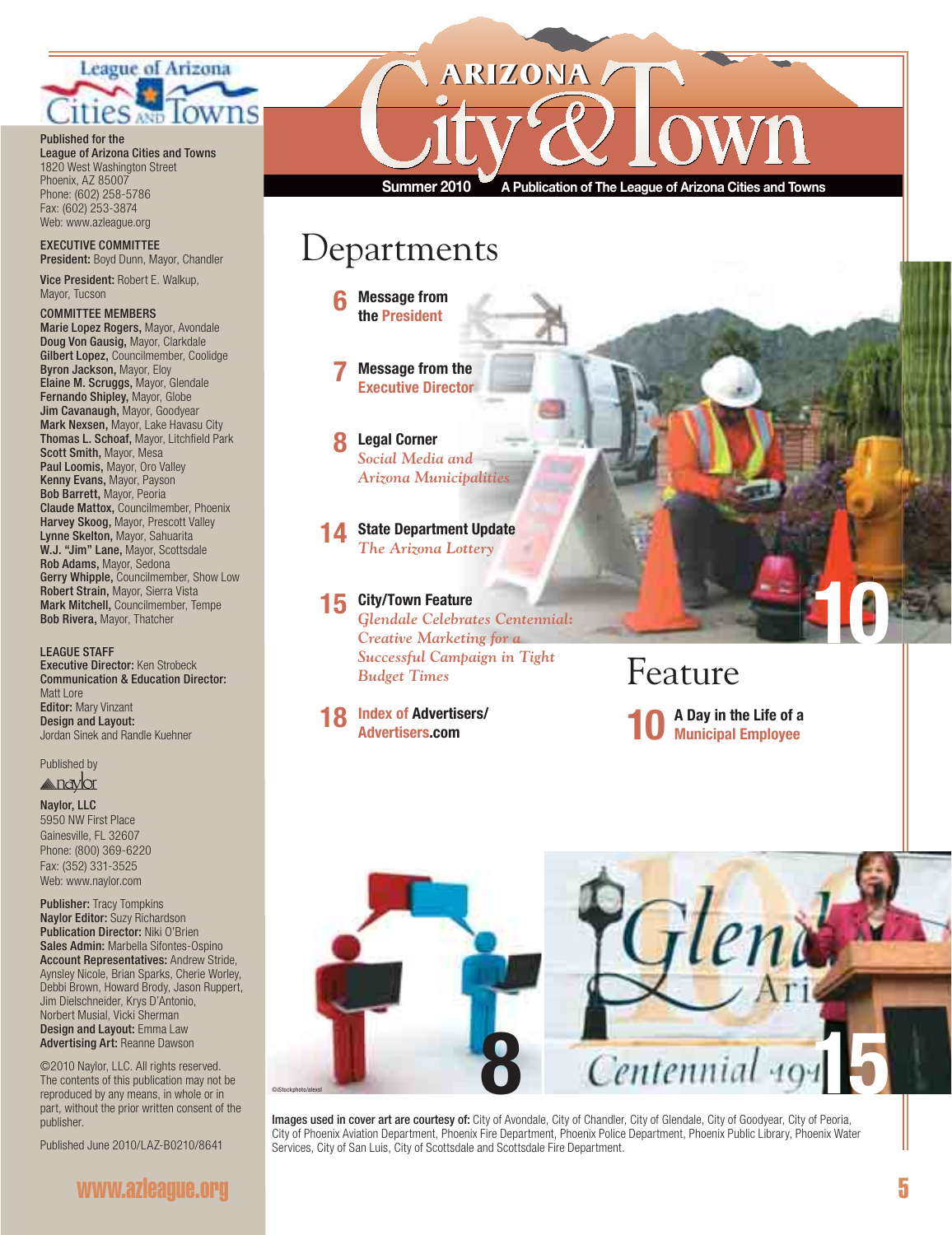

Municipal workers are the most dedicated people in this state, and it is vital that we all recognize that.

**This** February, I had the privilege of sitting down with a group of Chandler Public Works Department employees to celebrate their work over a pizza lunch. The workers had rallied after a major storm hit the Valley hard this winter – many working shifts of more than 24 hours straight to pull downed trees from the roadways, fix potholes and control flooding.

And if you asked them, they would all say they were just doing their jobs. That is why this issue of *Arizona City & Town* magazine is so critical. Municipal workers are the most dedicated people in this state, and it is vital that we all recognize that. Profiling a day in the life of an employee is a difficult task, because for so many, there is no routine. I think that is why we see so many of our team members come to work each day with a sense of pride and a passion for service.

City and town employees are the ambassadors of the communities they work in. They are also the face of the organization and the ones most residents come into contact with – 24/7. In these economic times, it is also imperative that we find ways to thank our employees for a job well done – particularly in the face of wage freezes, benefit cuts and layoffs.

Chandler, like every other city and town in Arizona, is a great place to live largely because of the work these men and women do day in and day out. Let's applaud their efforts and continue to recognize these tremendous assets to our organizations.

Boyd W. Dunn League President Mayor, City of Chandler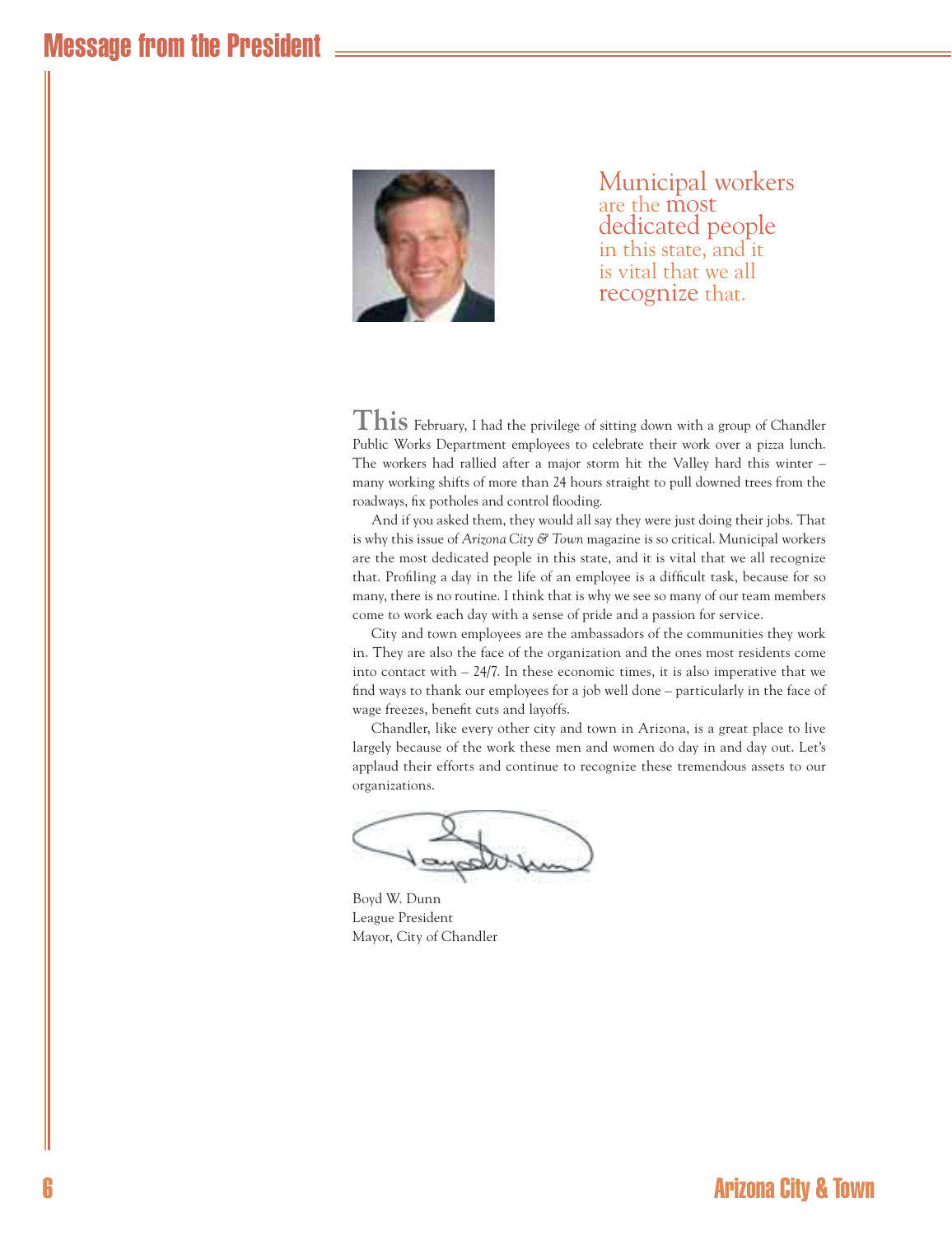Municipal employees are taking care of the fundamental services that we all rely on.



**It's**so easy to overlook the basic, essential services provided by cities and towns. People tend to take them for granted because they operate in the background. It's like a sound that blends into the background as "white noise." You only notice it if it stops.

As the cover of this magazine illustrates, at any given time of the day or night – including weekends and holidays – municipal employees are taking care of the fundamental services that we all rely on to be there whenever we need them.

It's a reminder that cities and towns are voluntary levels of government – created to have some control over our own communities and to make our lives more comfortable, productive and enjoyable.

Arizona's cities and towns are exemplary in providing high-quality services, whether it is public works, streets and roads, police, fire, parks and recreation or many other services. It's the nature of municipal government to provide the highest level of dependable, quality services, and to do it as efficiently as possible.

This edition of *Arizona City & Town* provides a very brief snapshot into some of the many functions delivered to citizens on a daily basis. I hope this issue prompts you to think about how valuable cities and towns are to the people we serve, and to reflect for a few moments on a job well done.

Cen Michel

 Ken Strobeck Executive Director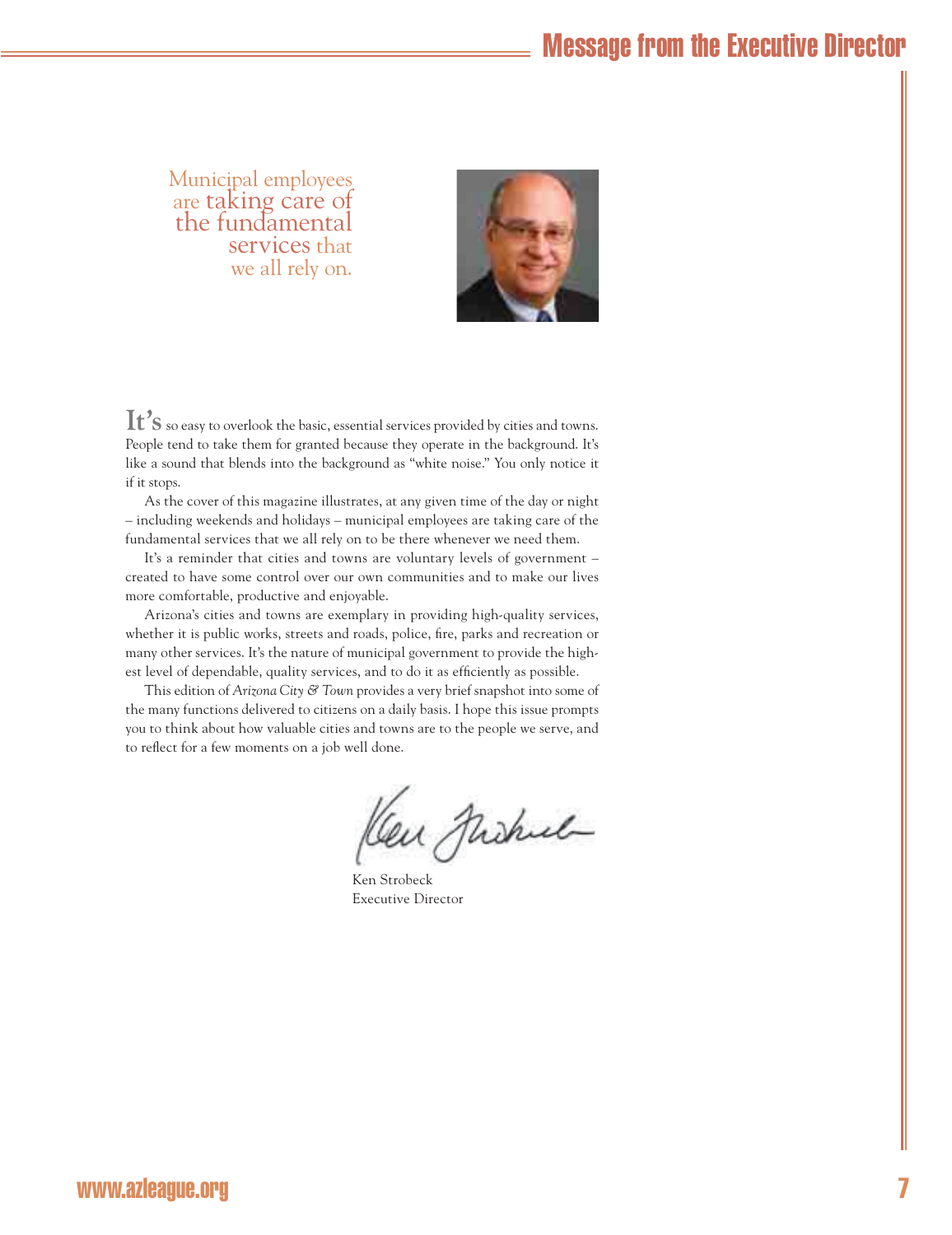## Legal Corner



# Social Media and Arizona Municipalities

BY MARLENE PONTRELLI, ESQ.



**If** you have a computer, a television or a teenager, you already know that social media sites such as Facebook and Twitter are becoming a standard means of communication. In the ongoing effort to engage the public and increase transparency, governmental agencies are jumping into the social media arena with both feet. Before doing so, however, there are a few safeguards that need to be considered to ensure that Arizona's Open Meeting Law and public record retention schedules are not violated.

As a preliminary matter, you may be wondering what exactly these new forms of social media are that are taking over the way that governments communicate with their constituents. Facebook is a website that permits users to join networks that are created by groups such as cities, towns, and workplaces. The benefit of such a network is that those who become "fans" – or in a recent Facebook twist, those who "like" a page – have access to postings of activities and events. In addition, individual users may post comments, pose questions, and communicate with other users.

While Facebook was created several years ago, Twitter is a relatively new

## HELPFUL HINTS FOR USING SOCIAL MEDIA

- 1. Do not let the informal nature of the Facebook, Twitter and other social media fool you. These may still be considered official public records and retention schedules should be maintained.
- 2. Do not solicit a consensus of opinions through social media. By doing so you, may be violating the Open Meeting Law.
- 3. Continue to distribute information through traditional methods to keep the public not using these social media tools informed.
- 4. Consider placing on social media websites a statement that any posts to this site should avoid comments that may be considered discriminatory, offensive or derogatory.
- 5. Advise that the social media site should not be used for personal business solicitations unrelated to the government entity.
- 6. Include a disclaimer that individual posts represent the opinion of the individual and not necessarily that of the government agency.

concept created in 2007. Twitter permits an individual to use instant messaging through text messages on a mobile phone or the Web to provide information to literally hundreds of people at one time.

Not surprisingly, the law as it relates to government users is still developing and not all of the potential benefits and pitfalls of governmental forays into social media can yet be predicted. However, municipalities or individual public officials that are planning a social media initiative (or have already taken the plunge) should at least consider the application and effects of a few traditional requirements.

First, be aware of the potential for violations of the Open Meeting Law (OML). Under Arizona's OML, meetings of public bodies, including those held "through technological devices," must be conducted openly and upon proper notice to the public. The Arizona Attorney General has opined that the OML could be violated by certain e-mails from one member of a public body to other members of the public body. *Ariz. Att'y Gen. Opin. I05- 004 (July 25, 2005).*

Accordingly, if elected officials use social media to communicate with one another about topics that are or will be the subject of a public vote, there could be an OML violation. In addition, if elected officials post their individual opinions on such topics or how they intend to vote on the issue even though it is posted for anyone reviewing the site to seethere is a potential OML violation. While social media sites are a convenient way for elected officials to see what the public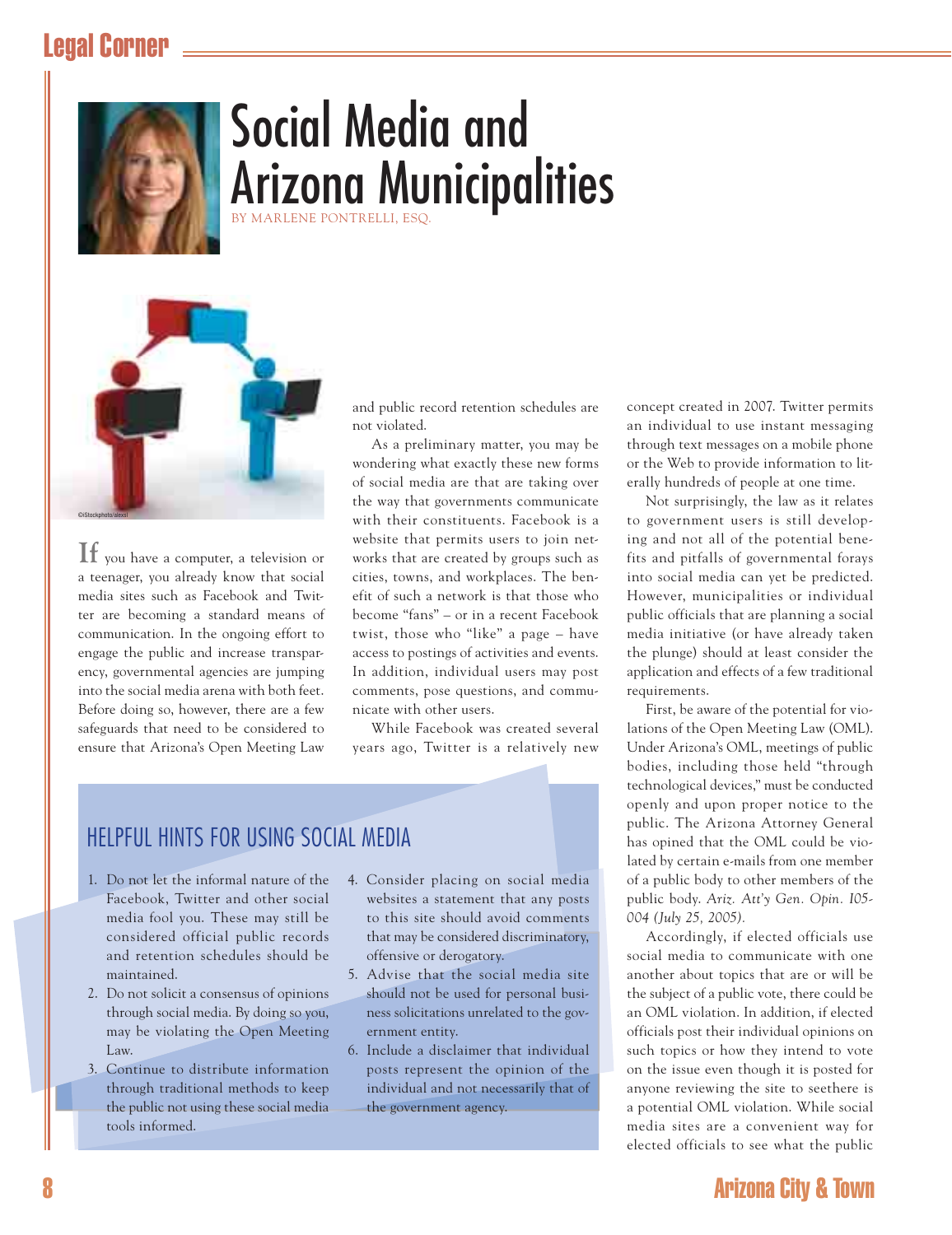## Legal Corner

thinks about certain issues, elected officials should refrain from communicating their opinion back. Statements discussing or deliberating specific agenda items – e.g., "The approval of the development agreement could bring many benefits to the city" – or proposing action – e.g., "We should adopt the resolution" – need to be avoided.

Second, under Arizona law, municipalities must maintain records reasonably necessary to provide an accurate accounting of their official and governmentfunded activities. The Arizona State Library determines and approves schedules for the retention of such records. In November 2009, the library issued a records retention schedule as well as a few helpful hints for what must be retained, specific to social media records. A review of this website is a good starting point for determining the retention schedule for items posted on Facebook and Twitter. The website can be found at *http://www.lib. az.us/records/pdf/Cities%20-%20email.pdf.*

Finally, it is important to remember that social media, although useful for information distribution, should never be used as a substitute for the traditional methods of keeping the public informed. While there are literally thousands of constituents who now take advantage of social media sites, there are still a significant number of individuals who either do not have access to these sites or do not have the desire to engage in this form of communication. Accordingly, at least for the current time and in order to not exacerbate the technological divide, traditional distribution of information is still necessary. ●

*Marlene Pontrelli is a shareholder with Mariscal, Weeks, McIntyre & Friedlander in Phoenix, Arizona. The firm represents a number of Arizona municipalities. She can be reached at marlene.pontrelli@mwmf.com.*



**Site Development • Land Development Transportation/Traffic • Water Resources • Hydrology Construction Management • Surveying**

**2051 W. Northern Avenue • Phoenix, Arizona 85021 (602) 335-8500 • www.woodpatel.com**



Walt's Hardware is a small womanowned business serving the entire state with hardware needs. We currently hold a State Contract for building supply (SCC090004-A3) and provide competitive bids for jobs of all sizes.

**Walt's Hardware 516 W Hopi Drive Holbrook, AZ 86025 928 524 6946 phone 928 524 9038 fax waltshardware.doitbest.com waltshardware@frontiernet.net**



Able Industrial and Commercial Supply (INCOM)

Able INCOM is an industrial and commercial supplier providing safety, janitorial, material handling and other commercial solutions to governmental and private industries statewide. We currently provide multiple government agencies with paper and janitorial supply at highly competitive rates.

**928 524 6947 phone 928 524 9038 fax 516 W Hopi Drive Holbrook, AZ 86025 www.incomsupply.com ableincom@frontiernet.net**



*We are a division of Triggledigger Enterprises, LLC*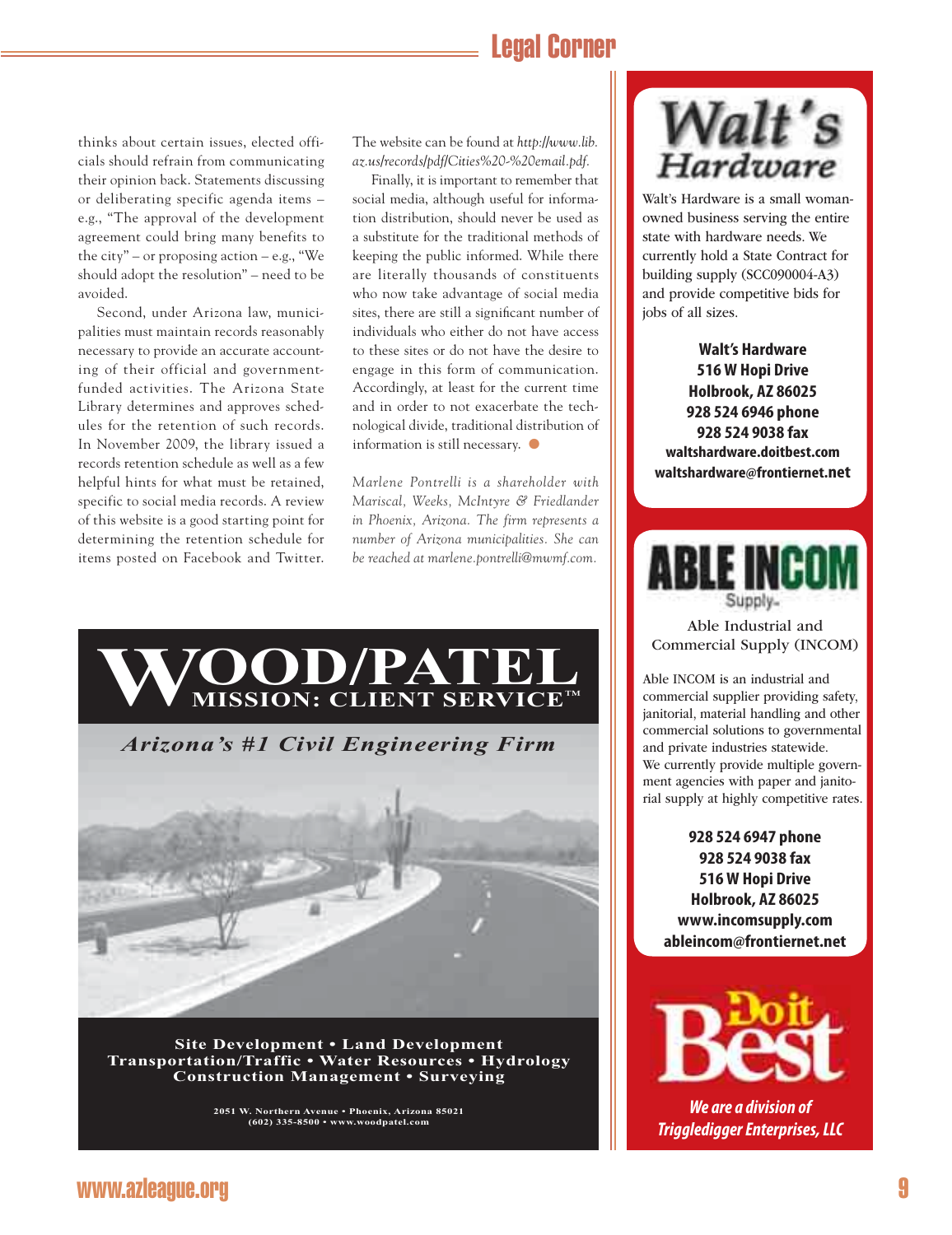## Feature Article

# A DAY IN THE LIFE OF AMUNICIPAL EMPLOYEE





COURTESY OF CITY OF AVONDALE

**Twenty-four** hours a day, seven days a week and 365 days a year, cities and towns are working to make Arizona's communities great places to live, work and play. Day in and day out, local government employees ensure our water is clean; our libraries, parks and other community facilities are open and ready for use; our streets are paved; and our neighborhoods are safe.

The following article illustrates a day in the life of a municipal employee – from a mayor to a building inspector – and offers a glimpse into the many positions it takes to keep cities and towns running around the clock.

#### **1. On a day-to-day basis, what tasks**  do you perform to benefit the citizens **of your community?**

"On a day-to-day basis as city manager, I've discovered spare moments are non-existent. As the city manager, I am responsible for implementing decisions that contribute to the quality of life of our

**City/Town Employees**



KATHRYN CUVELIER **CLERK** TOWN OF ORO VALLEY

KRIS ERICKSON ASSISTANT WATER SUPERINTENDENT CITY OF PHOENIX

RICK FERNAU MAYOR CITY OF SHOW LOW JONNY FERRIS, POLICE OFFICER/ SCHOOL RESOURCE OFFICER TOWN OF PARKER

RICHARD JENTZSCH, ASSISTANT CITY MANAGER FOR AIRPORT AND REGIONAL AFFAIRS CITY OF PAGE

CARON JOHNSON FIREFIGHTER / PARAMEDIC CITY OF PRESCOTT

JACK KRAMER CITY MANAGER CITY OF KINGMAN

## 10 Arizona City & Town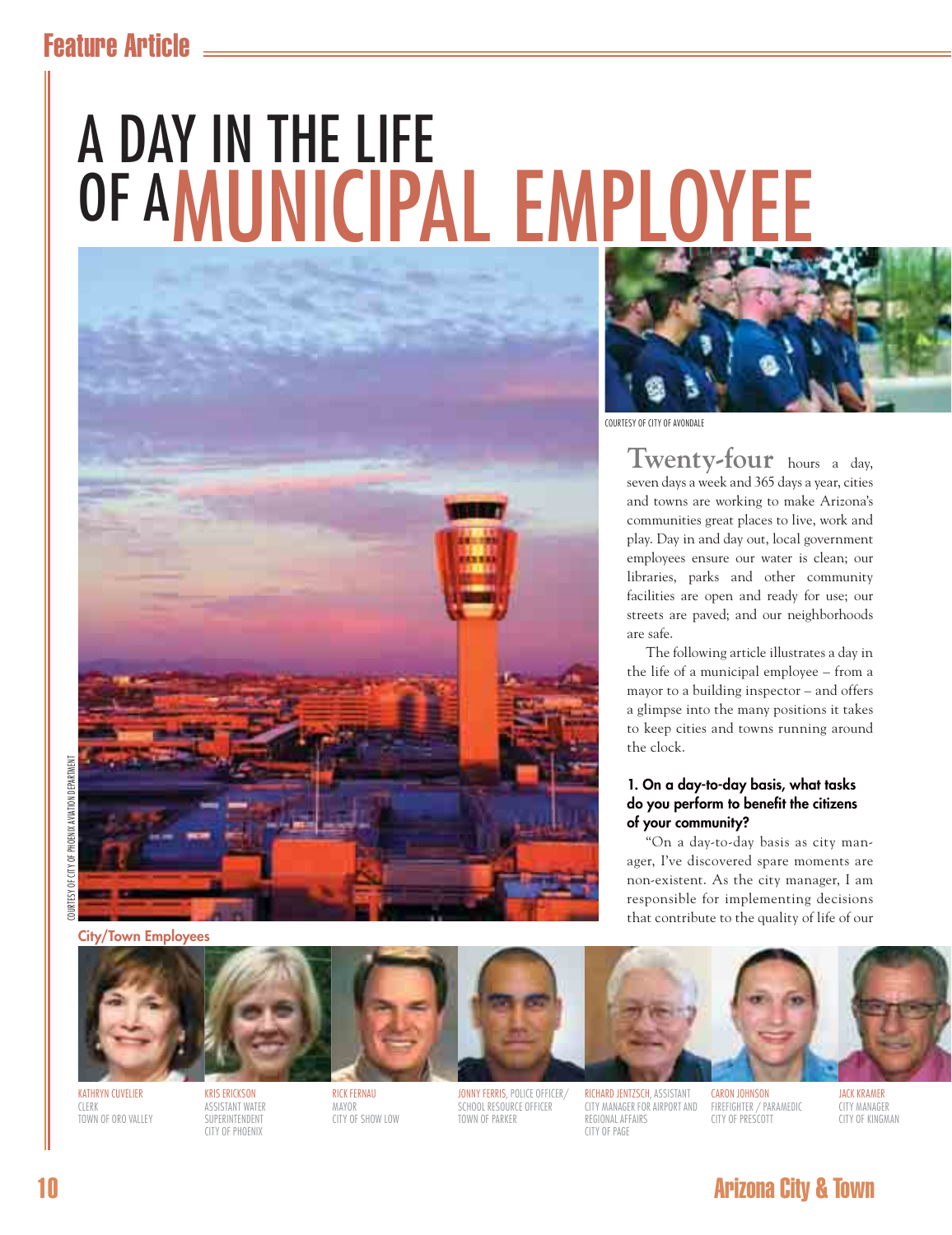## Feature Article





residents through creation of a diversified and sustained economic base, quality housing and recreational opportunities, community events, and by ensuring fiscal sustainability and competent public safety to the citizens of our great city. Every day, I spend time in some way executing the enforcement of city laws and ordinances, representing the city with respect to legislative actions, environmental issues, emergency management, and spending considerable time interacting with our mayor and council, city employees, citizens and with various levels of other government entities."

#### *– Jack Kramer, Kingman*

"Under guidance from the city manager, I manage the day-to-day affairs of running a commercial service airport as airport director. This includes complying with Federal Aviation Administration (FAA) regulations to insure safety for commercial airlines operating in and out of the Page Municipal Airport, such as runway and



LARRY WHITNEY SENIOR BUILDING INSPECTOR CITY OF SIERRA VISTA

ALFRED C. WILLIAMS PARKS SUPERVISOR CITY OF COOLIDGE

taxiway maintenance, airport rescue and firefighting services, and aircraft refuelling. Transportation Security Administration (TSA) regulations are also required, so I serve as the airport security coordinator. Page is served by Great Lakes Airlines, with daily service to Phoenix and Denver. It serves 10,000 passengers each year."

#### *– Richard Jentzsch, Page*

"As a firefighter I would say that there is no 'typical day.' The job description of a firefighter is ever-changing, and you can never know when a call for assistance is going to occur. It is the main focus of firefighters to perform tasks benefiting their community. Firefighters in an allrisk department, like the Prescott Fire Department, respond to a myriad of calls 24/7; some are emergency calls while others are not. Typical call types include: emergency medical responses, motor vehicle crashes, suppression of structure fires, suppression of wild land fires, hazardous materials mitigation, technical rescue, and public assistance calls, including troubleshooting smoke detectors and moving patients. Firefighters are commonly called upon to solve unorthodox problems. If you have a problem and do not know who to call, a fire engine is usually sent to the scene for problem management. As you can see, the job of a firefighter is based on performing tasks to benefit its community."

*– Caron Johnson, Prescott*

"The clerk's office provides access to public information about the town. My staff and I are available to assist the public with applying for a business license, searching for public documents, applying for a board or commission, listening to public meetings through our online streaming system, or making sure a member of the public has the chance to address the mayor and council during a public meeting. We also directly serve people by notarizing documents, providing voter registration forms and early voting assistance or assisting residents with running for council during our election season."

> *– Kathryn Cuvelier, Oro Valley* ❯❯ *continued*

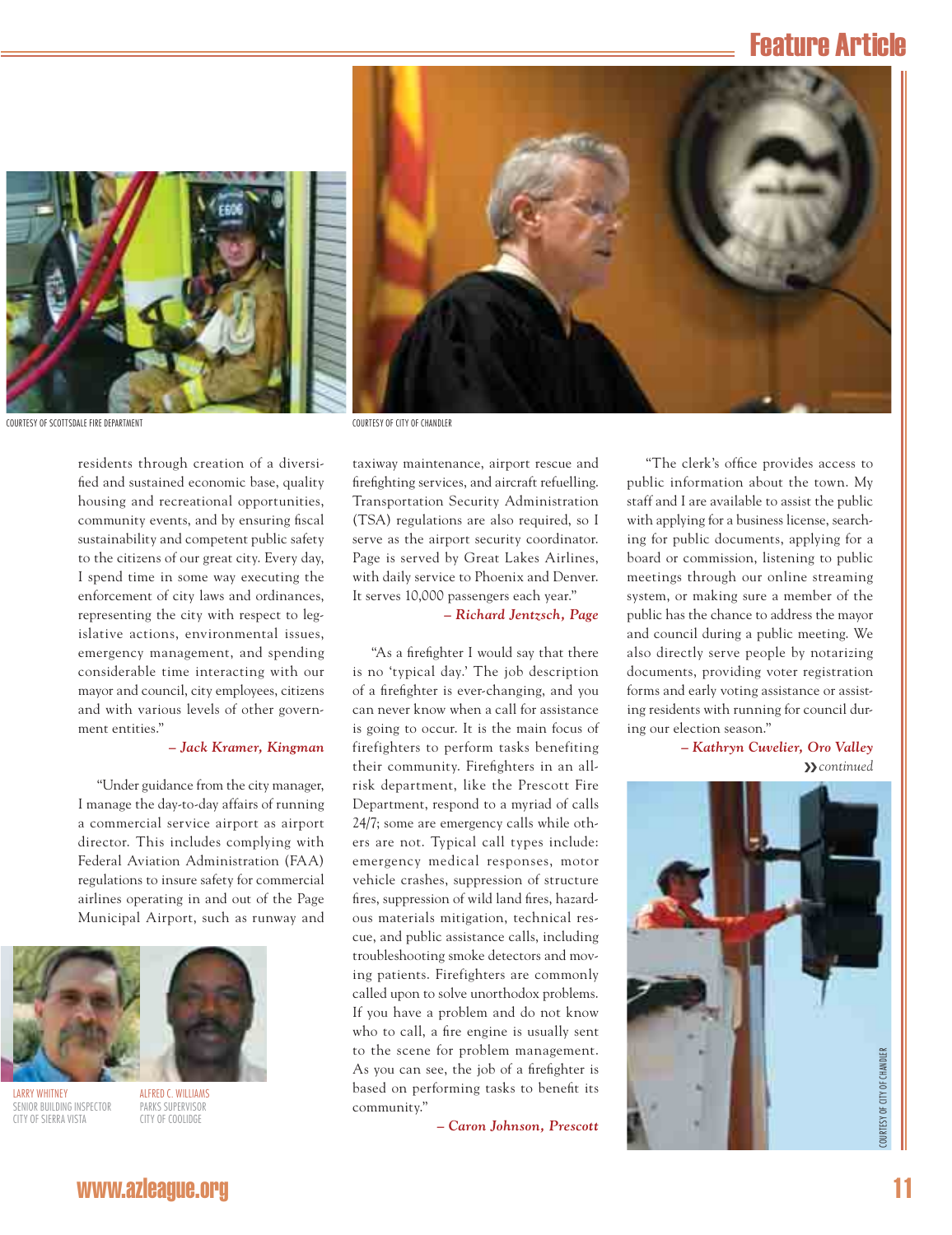## Feature Article: A Day in the Life of a Municipal Employee



PHOTO COURTESY OF CITY OF CHANDLER PHOTO COURTESY OF CITY OF GOODYFAR PHOTO COURTESY OF CITY OF SAN LUIS

PHOTO COURTESY OF PHOENIX WATER SERVICES

 "As a patrol officer, I respond to a variety of calls of service such as traffic accidents and burglaries, and I also run traffic enforcement i.e., stopping vehicles for different traffic violations. As a school resource officer (SRO), I take care of any issues at school that require my assistance and also interact with the students to educate them about law enforcement."

#### *– Jonny Ferris, Parker*

#### **2. What do you think most people don't know about your job?**

"The position of town clerk is required by law and is the vital link between the public and local government. Our professional code of ethics requires us to uphold democracy, maintain neutrality, and merit public confidence in our community."

#### *– Kathryn Cuvelier, Oro Valley*

"Citizens in our community don't usually realize all the work we do for special events, maintenance of the parks, and dealings with the public. Community members see that we cut the grass, clean the parks, and mark the fields, but there is a lot more work that goes into maintaining the parks to reach the final results."

#### *– Alfred Williams, Coolidge*

"Most folks don't realize how much is involved in being a building inspector. There are a great number of codes that we need to know off the top of our heads, and if we don't know, then we need to be able to know where to find the particular building code. The International Building Codes are updated every three years, and our inspectors attend trainings twice a year – in Tucson and Prescott – to stay informed and up to date. Here in Sierra Vista, we've really been working to change the stereotype that inspectors are the 'bad guys.' In reality, we're not here to harass, but to help; it really is about customer service and we are only going to sign off on a project that is safe."

*– Larry Whitney, Sierra Vista*

"Something that most people would not know about the job of a firefighter is the immense amount of training that is required to be efficient and effective. Due to the variety of calls that we respond to, it is imperative that we train for all scenarios to keep ourselves safe, as well as the citizens that we serve."

*– Caron Johnson, Prescott*

#### **3. Why did you decide to work in local government?**

"I wanted to contribute to local efforts to protect the environment. Providing safe, reliable water and wastewater services to the community is a critical service. I enjoy leading a team that helps educate the general public and business owners about the importance of incorporating simple practices into their everyday routine to help conserve water and minimize pollutants that enter the environment."

*– Kris Erickson, Phoenix*

"I can help keep Parker a safe town. A safe town means residents will stay and visitors will continue to visit."

*– Jonny Ferris, Parker*

"I think more can be done at the local level to affect your community versus at

the state or federal levels. The Show Low community has allowed me and my family to have a very successful business. I felt responsible to give back."

*– Rick Fernau, Show Low*

#### **4. How does your role contribute to the success of your city or town?**

"If I am successful in my position as city manager, my city will be a success. I feel local government is the most effective level of government as we provide the services that directly affect people in their daily lives. Being this close to the people, communication is the key to success in doing great things for our community. As city manager, I get people communicating by bringing people together and building positive relationships both within the community and with other government agencies. It is important for me to lead by example and get involved in the community."

*– Jack Kramer, Kingman*

 "Many people consider the mayor's position to be key in 'getting things done.' I realize that I am only one vote out of seven. Accomplishing anything requires a team effort. I feel that I am a team player, and that allows our council team to be successful."

#### *– Rick Fernau, Show Low*

"I believe my role promotes the Pollution Control Division's mission to help to protect water quality by ensuring compliance with environmental laws. We provide technical advice to help commercial and industrial companies comply with pretreatment requirements; protect streams and rivers by maintaining an effective storm water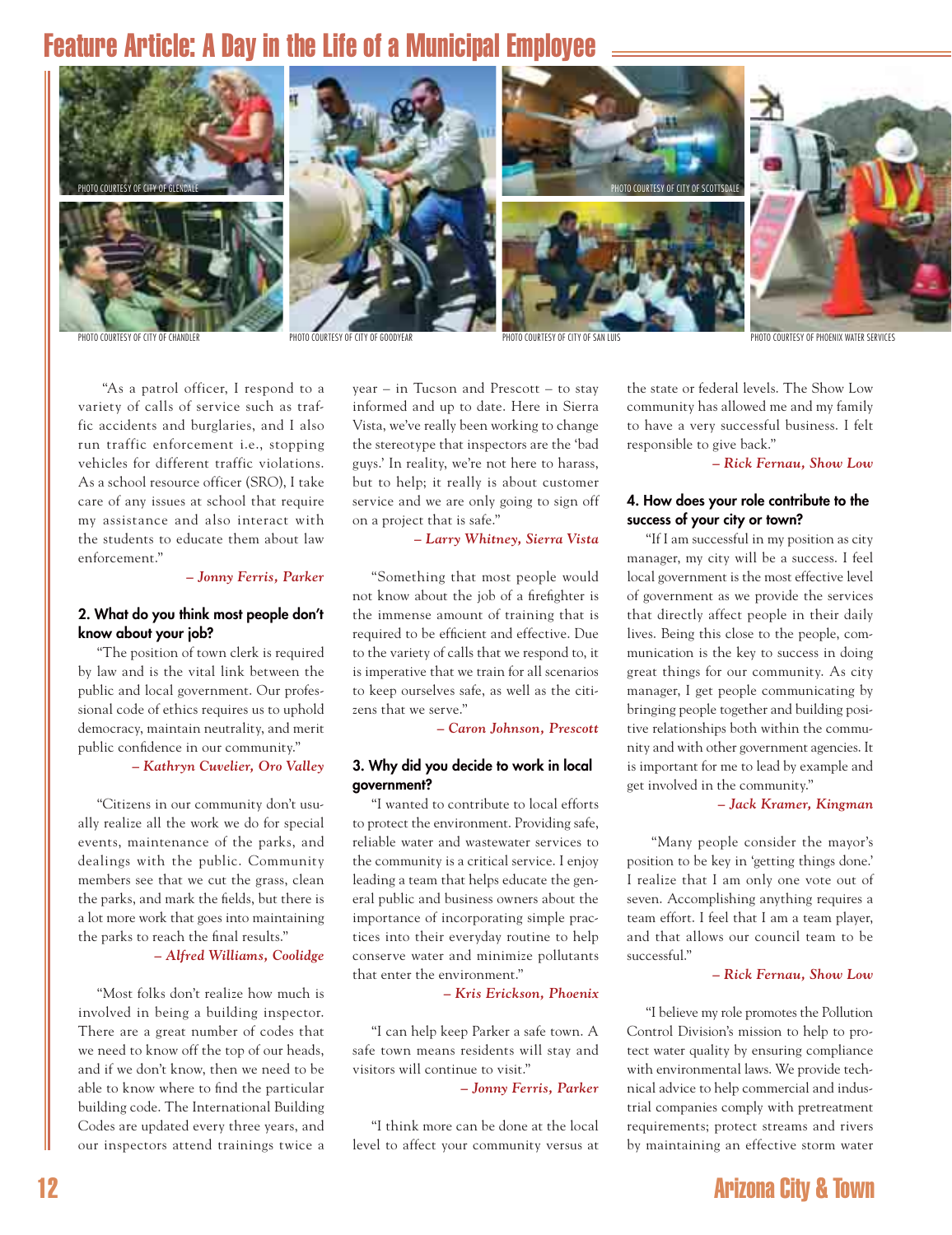## Feature Article



management program; protect the drinking water supply by performing extensive testing throughout all phases of treatment and throughout the distribution system as the water is being delivered to our customers. The Pollution Control Division promotes environmental and regulatory excellence." *– Kris Erickson, Phoenix*

"As park supervisor, it is my responsibility to see that the citizens have a safe, aesthetically pleasing place for sports, fitness, and recreation. I would hope it would make them feel proud to be part of a great community where they could bring their families and friends."

*– Alfred Williams, Coolidge*

#### **5. What do you consider the most rewarding part of your job?**

"The best part of my job as mayor is working with our outstanding staff, committees, and fellow councilmembers. They make our job look easy."

*– Rick Fernau, Show Low*

"To be involved with city management, citizen boards, the city council and others in the planning, coordination, design, engineering, construction, and successful completion of projects that enhance a community's appearance, infrastructure, and ultimate economic well-being."

*– Richard Jentzsch, Page*

 "I take pride in my work. I find it rewarding when inspecting and approving a new home, as I know that the buyer is getting a good product, because I've been through it with a fine-toothed comb."

*– Larry Whitney, Sierra Vista*

 "The most rewarding part of my job is to see the community enjoying the parks after a hard day of work. It makes it all worth it when the parks are full of people having fun and enjoying the parks."

*– Alfred Williams, Coolidge*

"Serving the residents of Oro Valley for 30 years, and participating in the town's changing services to appropriately serve the town while it grew from a bedroom community of 1,400 people to a mid-size town of more than 44,000."

*– Kathryn Cuvelier, Oro Valley*

"There are many benefits to being a firefighter, however, most are small and are in the form of emotion. The most rewarding aspects of our job occur when we truly help someone in need; when we receive respect for our position; when children smile and wave at us; and when thanks is given for a job well done."

## **Knowledge Capital Alliance**

### **Training, Facilitation and Consulting Services for State & Local Government**

All Arizona state & local government entities and cooperating agencies have access to KCA's services under state Training and Facilitation contract #:

### **EPS060041-32**

**4425 E. Agave Rd., Bldg 5, Suite 122 Phoenix, AZ 85044 (480) 705-8444 • fred@kca-inc.com**

#### **Services:**

- **Leadership Training**
- **Strategic Planning**
- **Emergency Preparedness Planning**
- **Team Facilitation**
- **Community Involvement Facilitation**
- **Distance Learning Design, Development and Delivery**

#### **Clients:**

- **Arizona Dept of Health Services**
- **Arizona Dept of Transportation**
- **Maricopa County Dept of Public Health**
- **Southern Nevada Health District**
- **City of Scottsdale**

**www.kca-inc.com**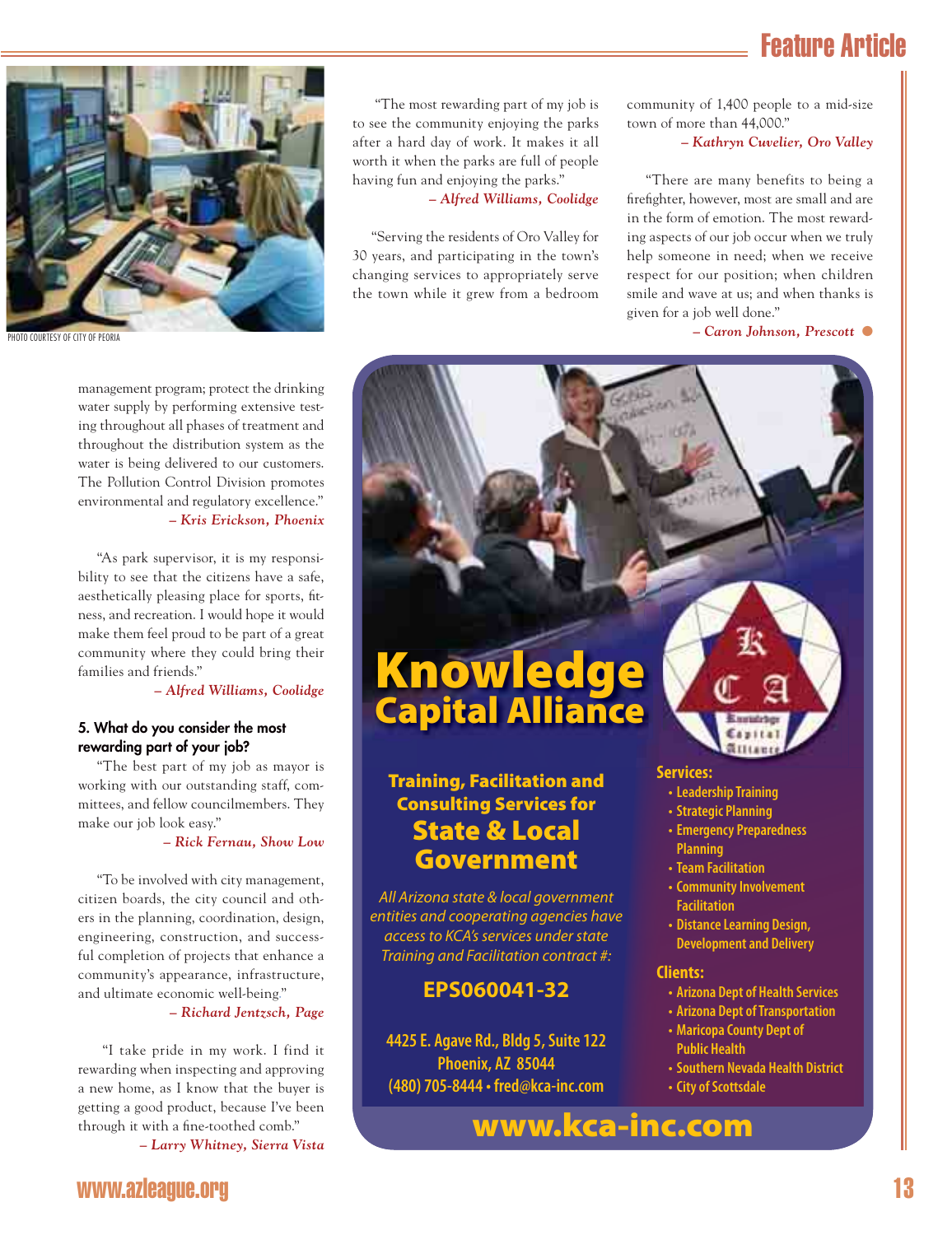## Department Update

# The Arizona Lottery

BY KAREN EMERY, DEPUTY DIRECTOR OF THE ARIZONA LOTTERY

"*Change is the law of life. And those who look only to the past or present are certain to miss the future*."

– *John F. Kennedy*

Since 1981, the Arizona Lottery has earned more than \$2.3 billion for state programs.

**The** Arizona Lottery recently completed its third performance review, an impartial assessment conducted by the Office of the Auditor General to determine an agency's value to the state. In the worst case scenario, agencies subject to sunset review automatically terminate if legislation to continue the agency is not approved by the Legislature and governor.

By its very nature, an audit begins with a look back: did we achieve our mission and our statutory responsibilities? And for a revenue-generating agency, that all-important question: did we maximize our ability to fund vital state programs? The longer an agency's history,



the more tempting it can be to focus on the successes of the past, when challenges seemed so easily conquered. But as President Kennedy's quote reminds us, our focus on the past, whether by design or simply by wishful thinking, puts us at risk of losing our vision for the future. And so our auditor general provided a list of recommendations – things we can do and changes we can make to better prepare for the road ahead.

- We will introduce new products because that's what keeps our players playing.
- We will expand our retailer base, benefitting players, new retailers and communities.
- We will continue to increase the monies we earn for our beneficiaries.

Since 1981 the Arizona Lottery has earned more than \$2.3 billion for state programs. This year, in spite of budget shortfalls and economic downturns, the Arizona Lottery was a national leader in increased sales. And our future looks bright with new games and new opportunities.

 As we chart the course ahead, one of the lottery's most important assets is our ability to think – and plan – strategically. Legislative mandates have altered the lottery's course toward a "new" and strengthened lottery in 2012. If change is truly the law of life, we must adjust our path along the way, always being mindful of our destination.

We have no intention of missing the future! ●

*Karen Emery is deputy director of the Arizona Lottery.*

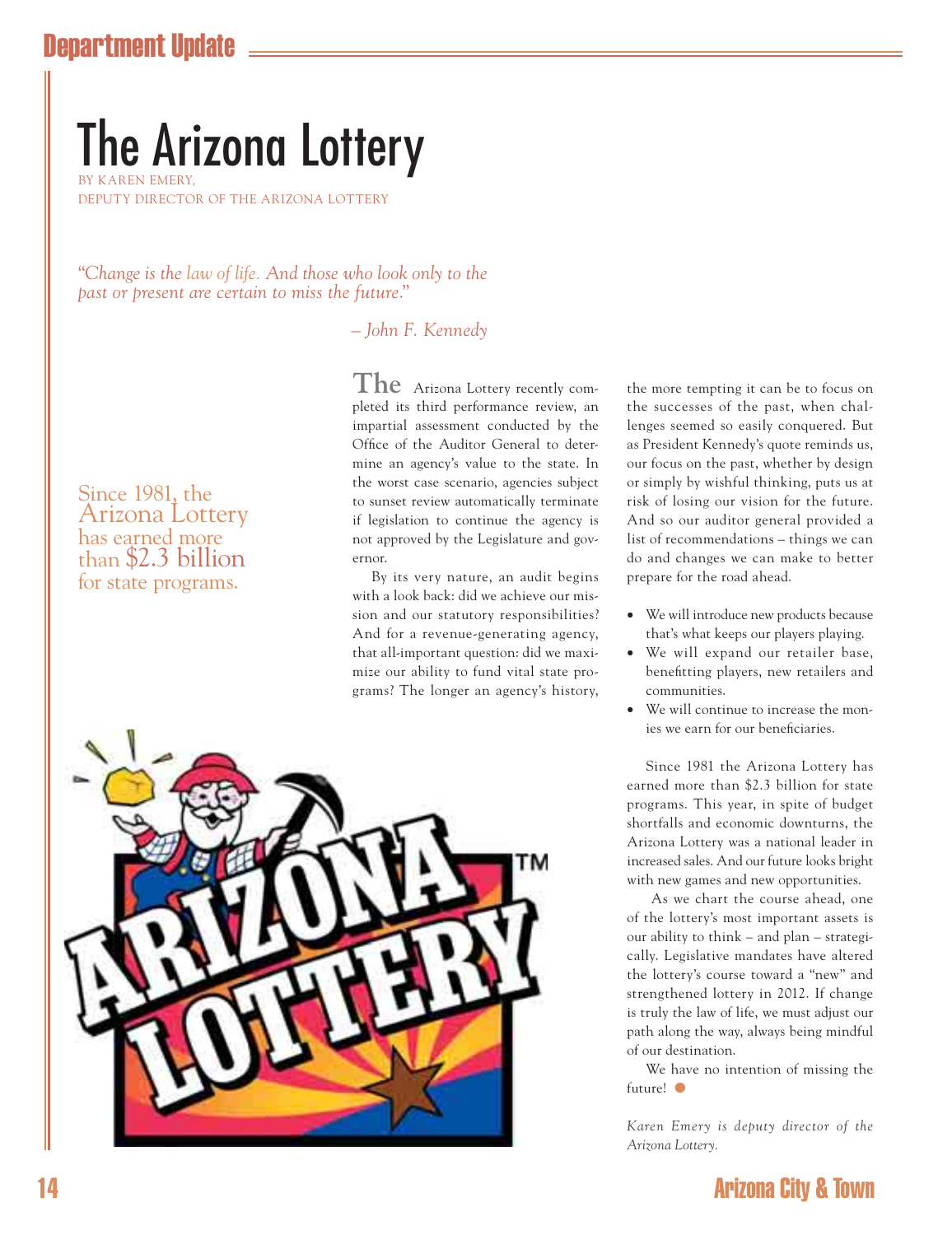## City/Town Feature

# Glendale **Celebrates Centennial**

## Creative Marketing for a Successful Campaign in Tight Budget Times BY KIM LARSON,

PUBLIC INFORMATION OFFICER

**It** only happens once to a city: 2010 marks the 100<sup>th</sup> anniversary of the city of Glendale. In this past century, the city has grown from cotton fields to football fields and a premier destination. To celebrate this significant milestone, Glendale created events, activities, TV programming and contests to commemorate the centennial.

The challenge for city staff was to celebrate the centennial in the middle of a tight economy. However, city staff was up for the challenge. Creative strategies were implemented to incorporate the centennial into dozens of events and messaging opportunities despite a lack of funding. e **2** 

The city's marketing staff crafted a campaign that focused on branding and identified promotional efforts designed to engage residents and the business community. A centennial website was created for those interested in learning more about Glendale's history and events. Interactive elements of the website included links to the statewide Legacy Project featuring the partnership between Glendale Public Library and other established Glendale organizations.

In addition, residents were encouraged to enter their favorite Glendale memory online to be included in a Web-based Glendale scrapbook. The city's monthly resident newsletter included a centennial feature each issue, informing residents on things like the origin of Luke Air Force Base, who the downtown library was named for and the first businesses in downtown Glendale.

One year before the actual anniversary, June 2009 began with an old-❯❯ *continued*



**1.** GLENDALE CITY HALL **2.** STOREFRONTS IN HISTORIC GLEN DOWNTOWN GLENDALE WERE DECORATED TO DOWNT CELEBRATE THE CENTENNIAL. **3.** CHILDREN ENJOYED CELEBR THE ANTIQUE FIRE ENGINE, PART OF HISTORIC THE A DISPLAYS FEATURED AT THE CENTENNIAL KICKOFF DISP EVENT IN JUNE 2009. **4.** PHOTO COURTESY OF THE EVE GLENDALE, AZ HISTORICAL SOCIETY. DOWNTOWN GLE GLENDALE, CIRCA 1930. GRAND AVENUE GL APPEARS IN THE FOREGROUND, AND THE TREES A OF MURPHY PARK – OR CITY PARK AS IT WAS CALLED OF MURP

**3**

THEN — CAN BE SEEN BEHIND THE BUILDINGS. **5.** MAYOR ELAINE SCRUGGS SPOKE TO RESIDENTS AT A CENTENNIAL EVENT IN DOWNTOWN GLENDALE'S MURPHY PARK. D

**4**

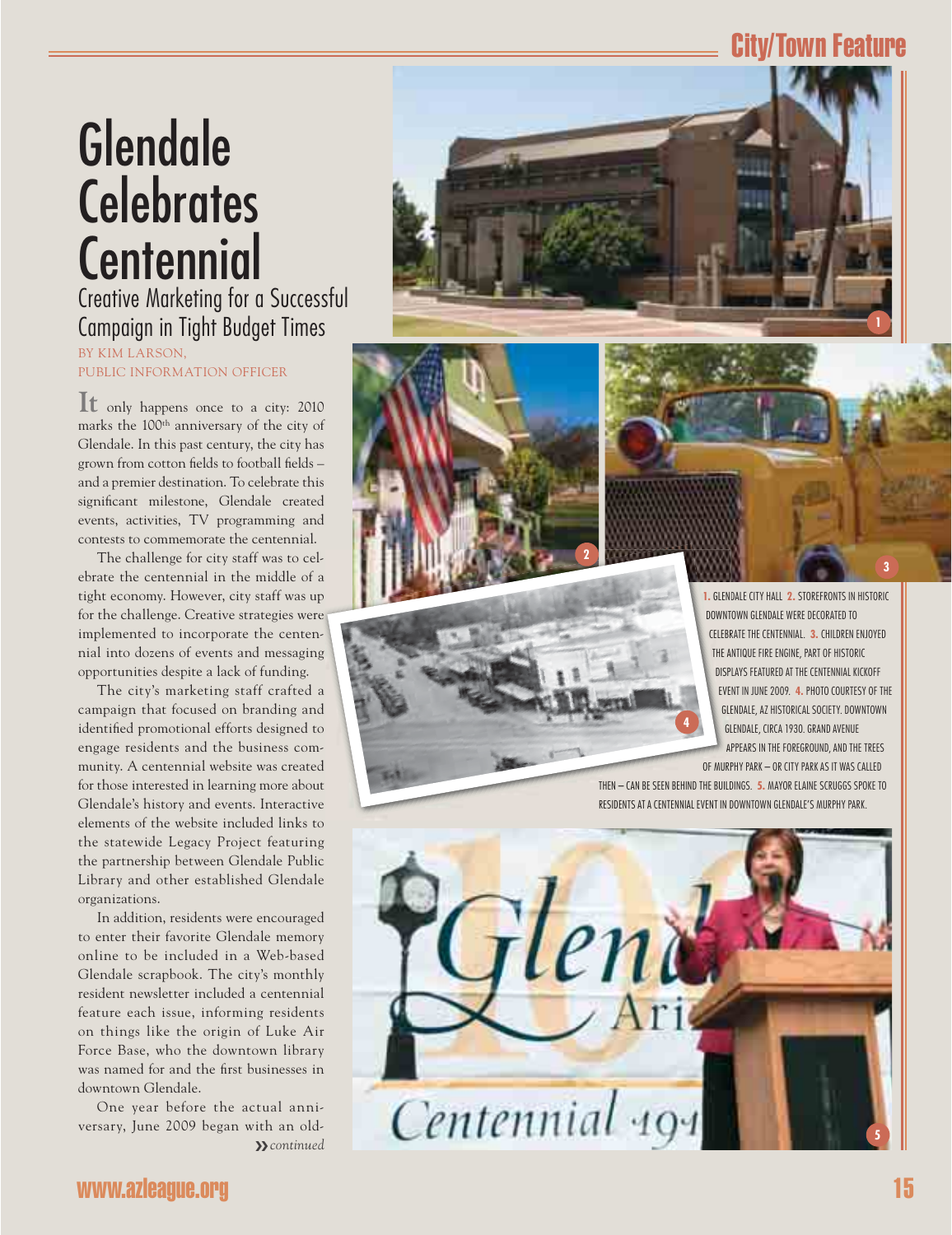## City/Town Feature

fashioned carnival-style event, sponsored by local businesses. The kickoff took place in downtown Glendale's Murphy Park, named for the city's founder, WJ Murphy. The family event took place during a regularly scheduled free summer band concert, which featured music from multiple decades.

Throughout the rest of the year, existing centennial events included those hosted by community-based organizations like local little leagues, a retirement

# Creating a year-long celebration campaign in tight budget times was challenging but a rewarding testament to honor the city.

community, as well as city-sponsored events such as the annual Fire Parade, a Halloween event and the city's signature festivals like Glendale Glitters.

 The centennial show was even taken on the road with special messaging for hockey fans at the city owned Jobing.com Arena and baseball fans at Camelback Ranch Glendale. Centennial messages on scoreboards inside each facility as well as voiceovers on loudspeakers reached thousands of people from all over the country.

In an effort to engage the business community, the city's "Shop Glendale" campaign incorporated a centennial theme. Centennial artwork was given to downtown merchants to display in the shops and restaurants; vacant storefronts downtown were also utilized to create centennial displays. Children became involved by entering contests like the Flat Murphy (named after the city's founder) competition, in which students submitted their picture of "Murphy" at their favorite

Glendale location.

And, of course there was food! To capture the flavor of Glendale back in the day, longtime Glendale residents, businesses and institutions were asked to submit recipes for a centennial cookbook, entitled, "A Taste of Glendale, 100 Years

in the Making," which also included a contest for residents to have their recipes included in the book. The book debuted at the Historic Sahuaro Ranch Citrus Zestival. Copies of the book were sold, which paid for the printing.

The city's television station, Glendale 11, was another great tool to connect with residents. Glendale 11 staff created two programs dedicated to the milestone, including "Glendale: The First 100 Years" and "The Glendale Memory Project." Created in-house

and partially with grant funding, these programs also were featured prominently on the city's YouTube channel, and screened during events like the Camelback Ranch-Glendale Centennial game.

The centennial campaign has even reached out to visitors. The annual Glendale Regional Travel Planner, a visitor guide, incorporated historic elements and points of interest in the city for those interested in heritage and culture. Other elements were tied to the city's Arts Commission, with a Centennial Plein Air competition at Glendale's Chocolate Affaire. This is where artists are stationed outdoors and in this case, they painted historic buildings in front of festival goers. Also, a centennial time capsule project was created at the annual Jazz & Blues Festival.

The Glendale community is known for its diversity, rich culture and strong vision. Creating a year-long celebration campaign in tight budget times was challenging but a rewarding testament to honor the city. Glendale is the kind of city that treasures its heritage and its strong community spirit while also embracing the best of what is new. As the campaign slogan says, Glendale will continue to "honor the past, celebrate the present, and imagine the future." ●

*Kim Larson works in the Glendale Public Relations Office.*





## 16 Arizona City & Town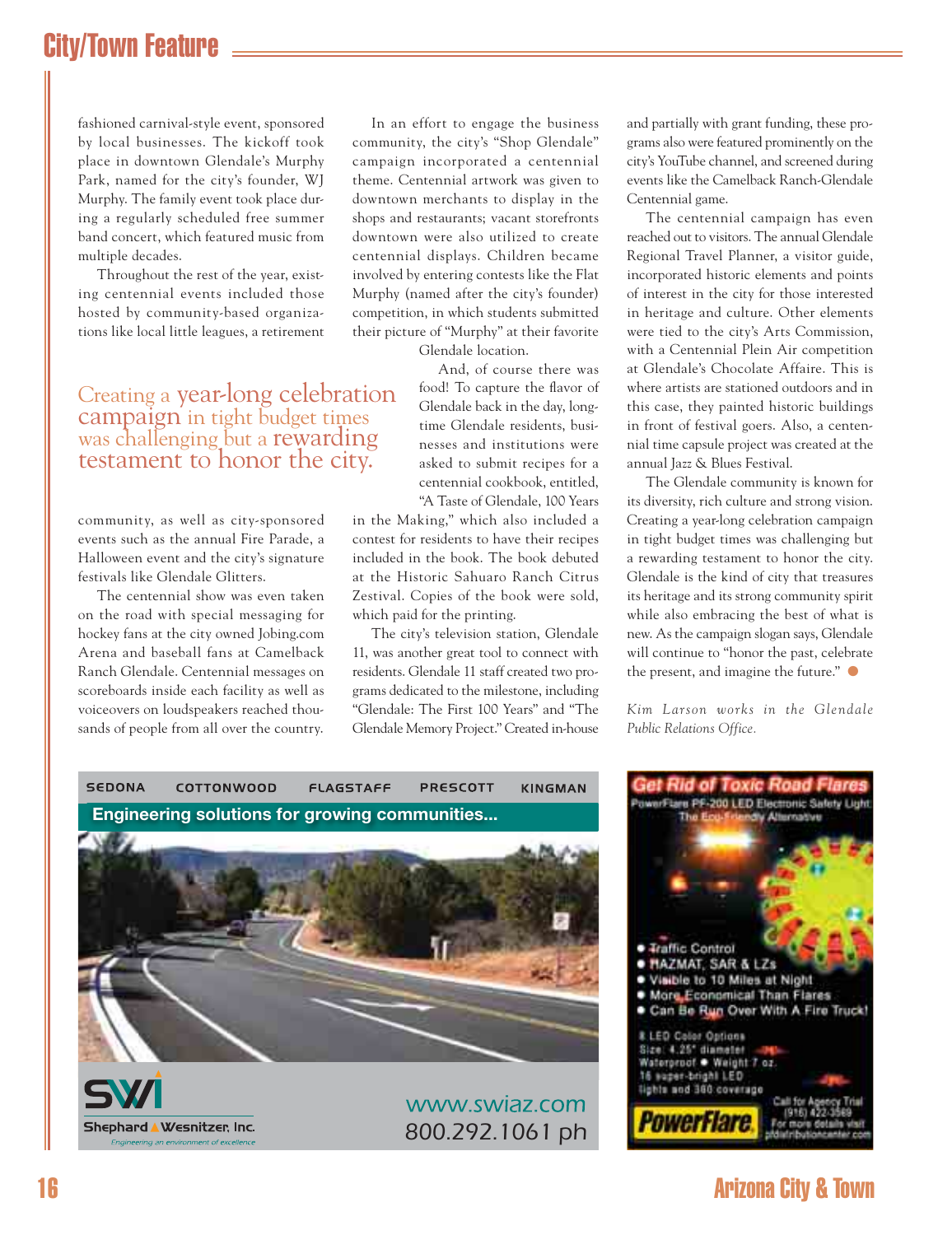





+1 623 572 9550 www.severntrentservices.com

UNDERSTANDING A VALUABLE RESOURCE

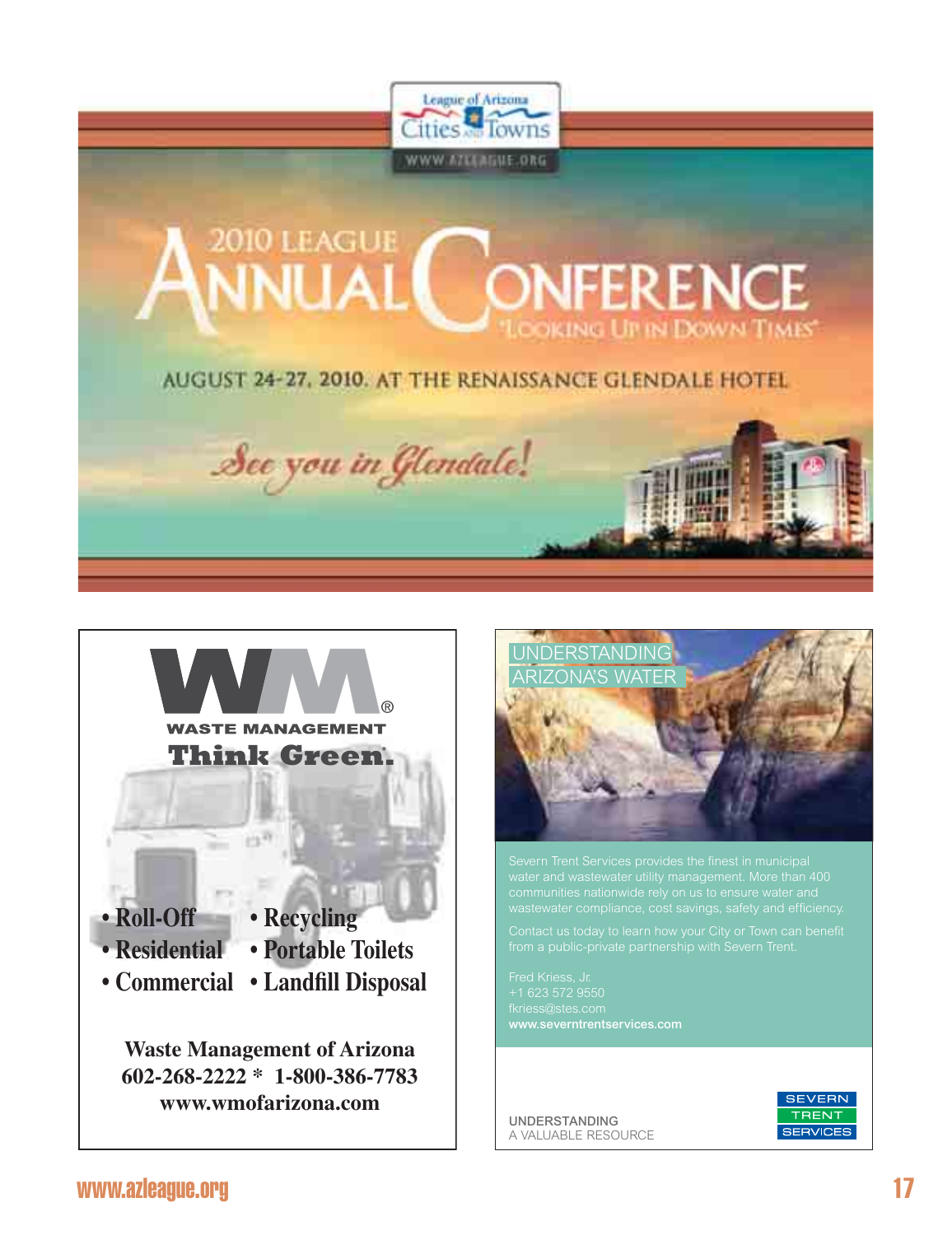## Index of Advertisers/Advertisers.com

#### **ATTORNEYS**

Squire, Sanders & Dempsey. . . . . . . . . . . . . . . 4 www.ssd.com

#### **ATTORNEYS & SOLICITORS**

Curtis, Goodwin, Sullivan, Udall, and Schwab, PLC . . . . . . . . . Inside Front Cover www.cgsuslaw.com

Gust Rosenfeld, PLC . . . . . . . . Inside Back Cover www.gustlaw.com

#### **BUSINESS SERVICES**

Cox Business Services. . . . . . Outside Back Cover www.coxbusiness.com

#### **CIVIL ENGINEERS**

| www.swiaz.com |  |
|---------------|--|

Wood Patel & Associates . . . . . . . . . . . . . . . . 9 www.woodpatel.com

#### **COMPUTERS & SOFTWARE**

| www.tylertech.com |  |  |  |  |  |  |  |  |  |  |
|-------------------|--|--|--|--|--|--|--|--|--|--|

#### **CONSULTANTS**

Public Sector Personnel Consultants . . . . . . . . . 4 www.compensationconsulting.com

| CONSULTING |  |
|------------|--|
|------------|--|

Knowledge Capital Alliance Inc . . . . . . . . . . . . 13

#### **CONSULTING ENGINEERS**

| Wood Patel & Associates $\dots\dots\dots\dots\dots\dots9$ |  |
|-----------------------------------------------------------|--|
| www.woodpatel.com                                         |  |
|                                                           |  |
| www.burnsmcd.com                                          |  |

**DEVELOPMENT FEES** TischlerBise. . . . . . . . . . . . . . . Inside Front Cover www.tischlerbise.com

#### **EMERGENCY LIGHTS**

PF Distribution Center, Inc. . . . . . . . . . . . . . . 16 www.pfdistributioncenter.com

#### **FLARE REPLACEMENTS** PF Distribution Center, Inc. . . . . . . . . . . . . . . 16 www.pfdistributioncenter.com

#### **INDUSTRIAL COMMERCIAL SUPPLIES** Able Incom Supply . . . . . . . . . . . . . . . . . . . . . . . 9

www.waltshardware.doitbest.com

**INVESTMENT ADVISE & MANAGEMENT** Public Financial Management, Inc.. . . . . . . . . . 4

**PLANNING CONSULTANTS** TischlerBise. . . . . . . . . . . . . . . Inside Front Cover www.tischlerbise.com

#### **RECYCLING & DISPOSAL SERVICES**

Waste Management........................17 www.wmphx.com

**SAFETY LIGHTS** PF Distribution Center, Inc. . . . . . . . . . . . . . . 16 www.pfdistributioncenter.com

**SOLID WASTE COLLECTION** Waste Management . . . . . . . . . . . . . . . . . . . . . 17 www.wmphx.com

#### **WASTE MANAGEMENT CONSULTANTS**

Waste Management.......................17 www.wmphx.com

#### **WATER MANAGEMENT**

| CAP – Central Arizona Project 4 |  |
|---------------------------------|--|
| www.cap-az.com                  |  |

#### **WATER/WASTEWATER TREATMENT**

Severn Trent Services . . . . . . . . . . . . . . . . . 17 www.severntrentservices.com

## **IN THE HEAT OF CHALLENGE, WE ENGINEER THE RIGHT SOLUTION.**



#### *Engineering Possibilities* for Arizona



*Engineering, Architecture, Construction, Environmental and Consulting Solutions* www.burnsmcd.com/phoenix

**There's only** one way to come out ahead of the pack.



18 Arizona City & Town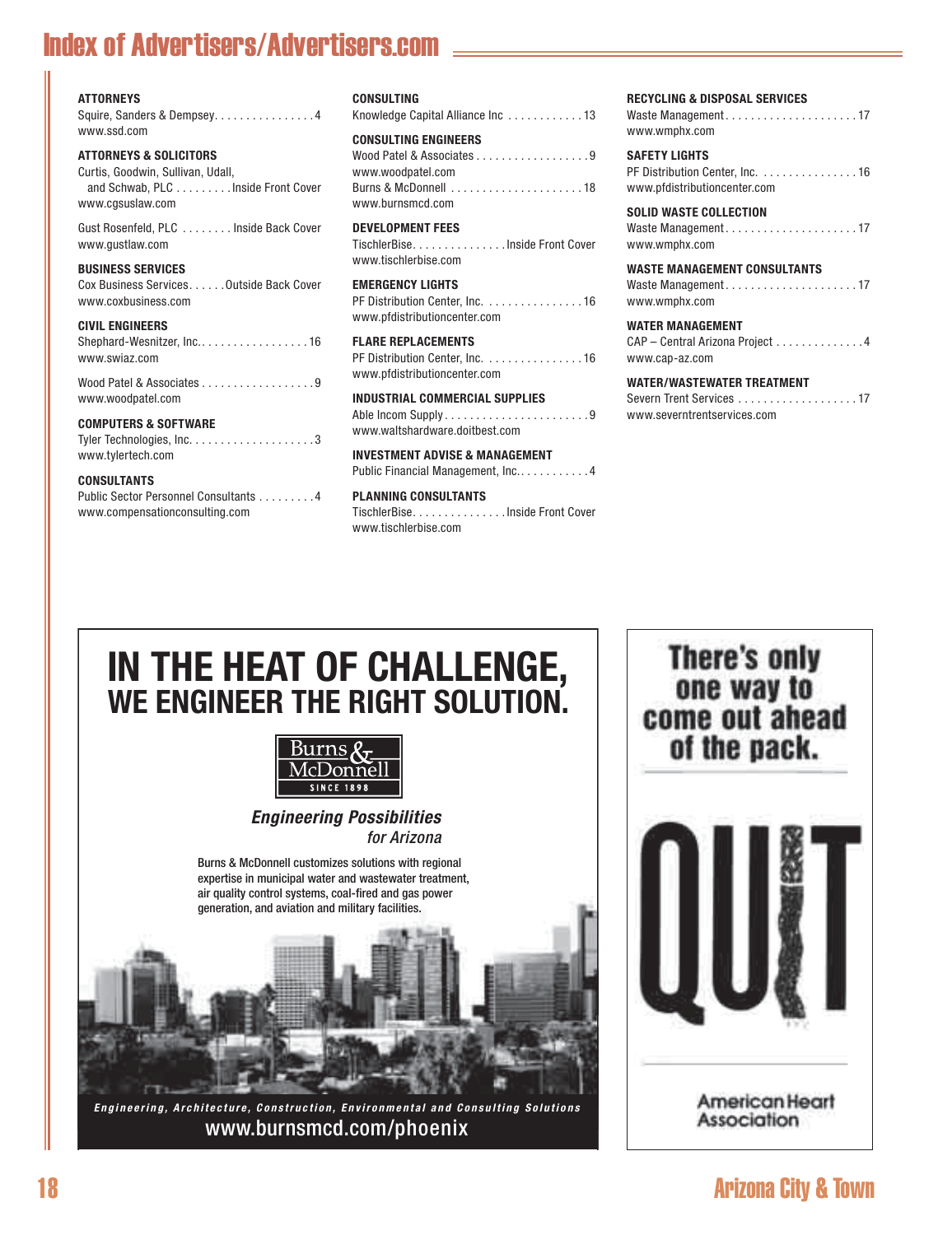

# Proudly Serving Arizona's Cities and Towns in All Matters of Public Law

Construction Development Agreements Environmental Employment Intellectual Property Litigation Open Meetings Procurement Public Finance Real Estate

Water

PHOENIX: 1 EAST WASHINGTON STREET, SUITE 1600 PHOENIX AZ 85004-2553 602.257.7422 TUCSON: ONE SOUTH CHURCH AVENUE, SUITE 1900 TUCSON AZ 85701-1627 520.628.7070 www.gustlaw.com

GUST<br>ROSENFELD ATTORNEYS SINCE 1921 P.L.C.